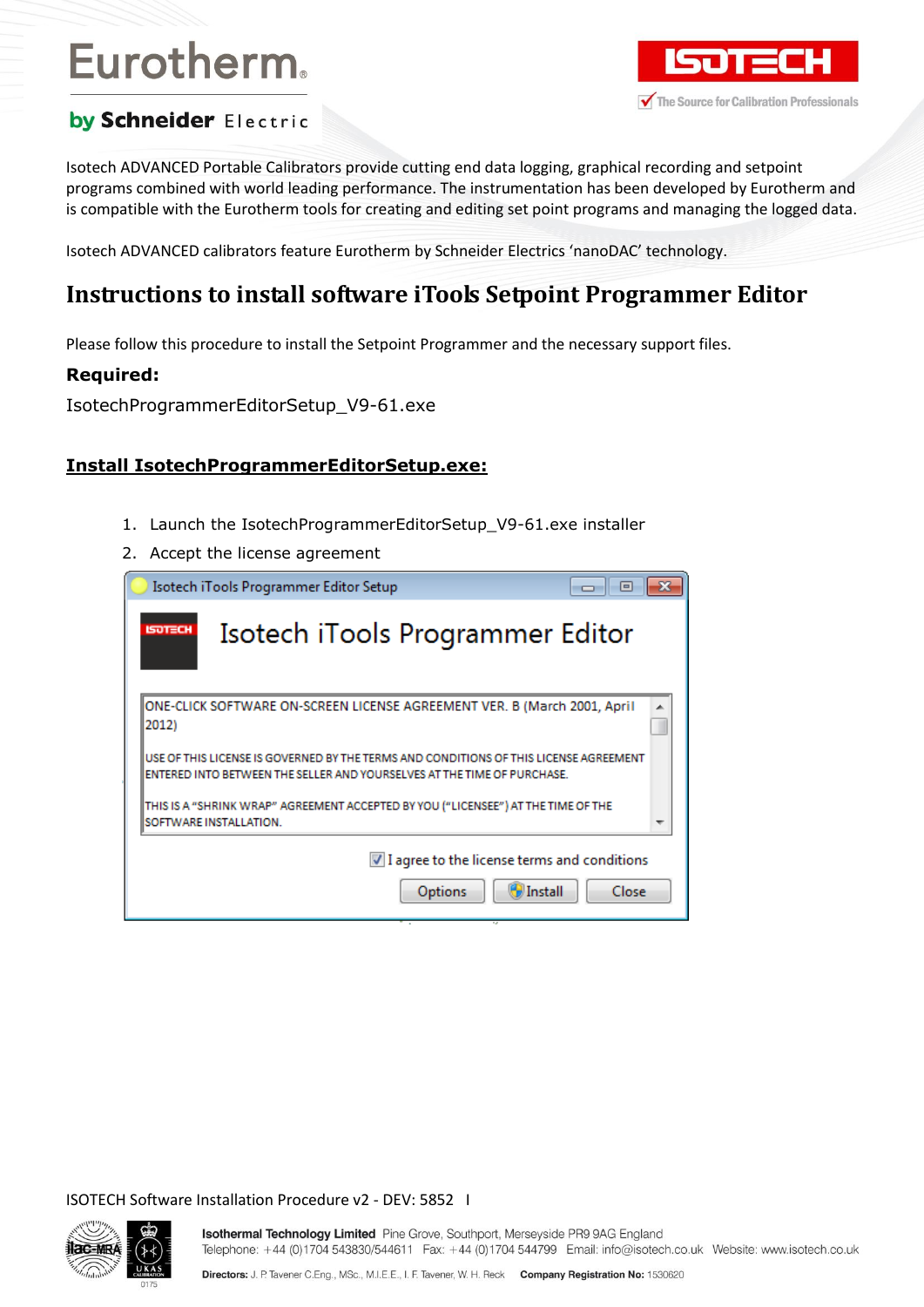

3. As part of the installation process, the "iTools – Finishing Setup" dialog will appear – press "OK"

|                      | iTools - Finishing Setup                                                                                                                        |          |
|----------------------|-------------------------------------------------------------------------------------------------------------------------------------------------|----------|
| Isot<br><b>ISOT:</b> | iTools Setup                                                                                                                                    | $\Sigma$ |
| Set                  | iTools is now installed on your computer. To complete iTools Setup, the<br>iTools Control Panel applet will now be run. This will allow you to: |          |
|                      | - enter your iTools Product Key, if any                                                                                                         |          |
|                      | - configure COM and TCP/IP ports for device communications                                                                                      |          |
|                      | The iTools Control Panel applet may also be accessed at any time by<br>selecting 'iTools' from the Windows Control Panel.                       |          |
|                      | ок                                                                                                                                              |          |

4. Select the "Product Key" tab (top left) – select "20-character Product Key", and enter your provided iTools Product Key ("**9B03A-40EA0-E0280-08396**")

| Registry Settings - iTools Configuration                                  |  |  |  |  |  |
|---------------------------------------------------------------------------|--|--|--|--|--|
| Product Key<br>Serial Ports   TCP/IP   Authorization   OPC Server Startup |  |  |  |  |  |
| Enter information about your iTools Product Key                           |  |  |  |  |  |
| Product Key Type                                                          |  |  |  |  |  |
| What type of Product Key do you have, if any?                             |  |  |  |  |  |
| No Product Key                                                            |  |  |  |  |  |
| (a key is not required to run the iTools Configuration Software)          |  |  |  |  |  |
| 20-character Product Key                                                  |  |  |  |  |  |
| e.g. 01234-56789-ABCDE-F0123                                              |  |  |  |  |  |
| 10-digit Product Key from iTools 4xx or earlier                           |  |  |  |  |  |
| e.g. 012-345-6789                                                         |  |  |  |  |  |
|                                                                           |  |  |  |  |  |
| 9B03A-40EA0-E0280-08396<br>Product Key:                                   |  |  |  |  |  |
|                                                                           |  |  |  |  |  |
| Cancel<br>ОК<br>Apply                                                     |  |  |  |  |  |

#### ISOTECH Software Installation Procedure v2 - DEV: 5852 I

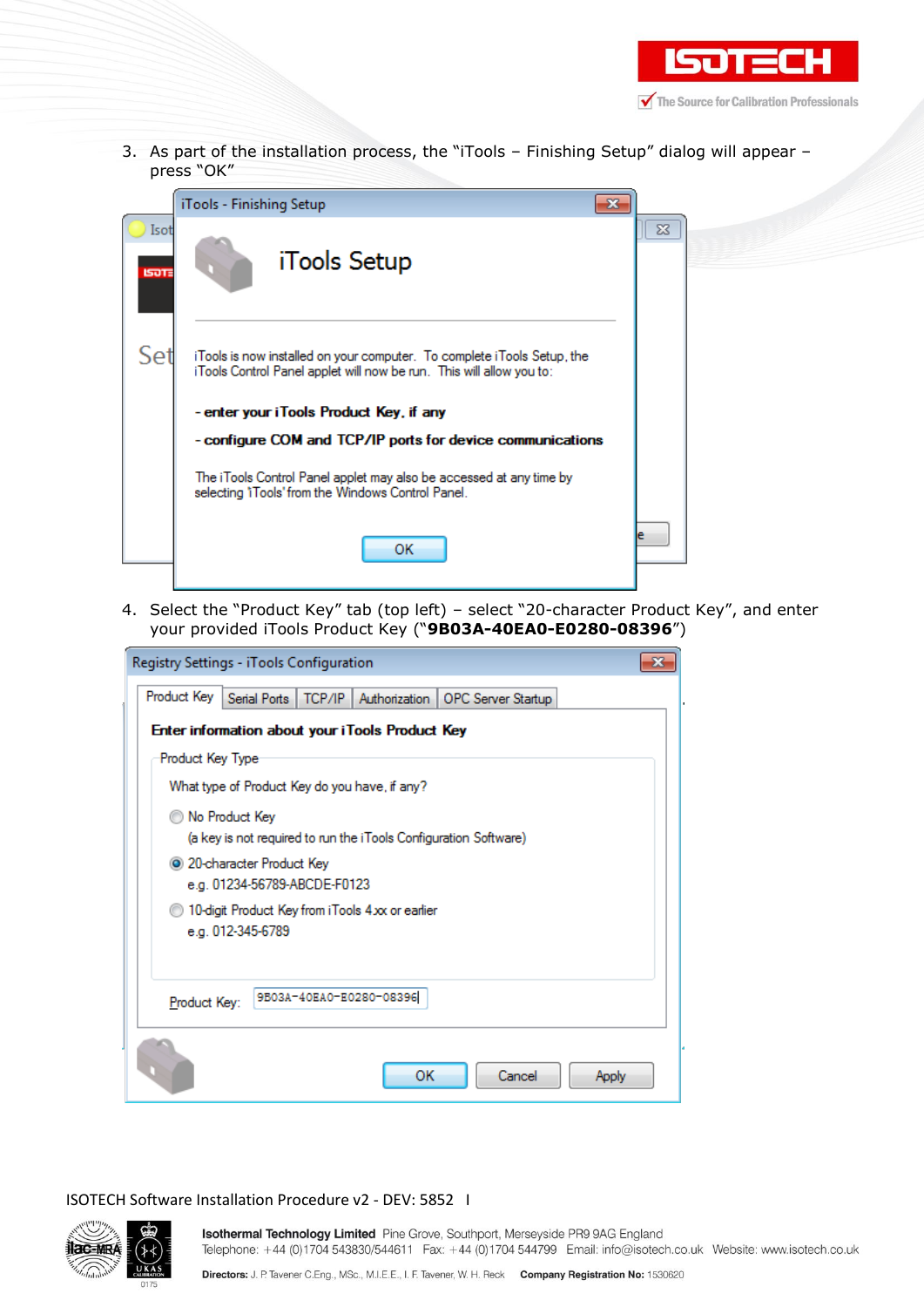

5. Select "Serial Ports" and/or "TCP/IP" to configure the required ports

| Product Key    | Registry Settings - iTools Configuration<br>TCP/IP<br>Serial Ports                                                                 | Authorization   OPC Server Startup | 23                 |
|----------------|------------------------------------------------------------------------------------------------------------------------------------|------------------------------------|--------------------|
|                | Configure TCP/IP ports for MODBUS over Ethernet<br>Settings may be ovemidden by an Address Space File. See OPC Server Startup tab. |                                    |                    |
| <b>Enabled</b> | <b>Connection Type</b>                                                                                                             | Host Name                          | <b>Remote Port</b> |
|                | V nanoDAC MODBUS TCP                                                                                                               | 192.168.111.223                    | 502                |
| Add            | Remove                                                                                                                             |                                    | Edit               |
|                |                                                                                                                                    |                                    |                    |

- 6. Once complete, press "OK" button at the bottom
- 7. Once it reports "Setup Successful", press the "Close" button



#### ISOTECH Software Installation Procedure v2 - DEV: 5852 I

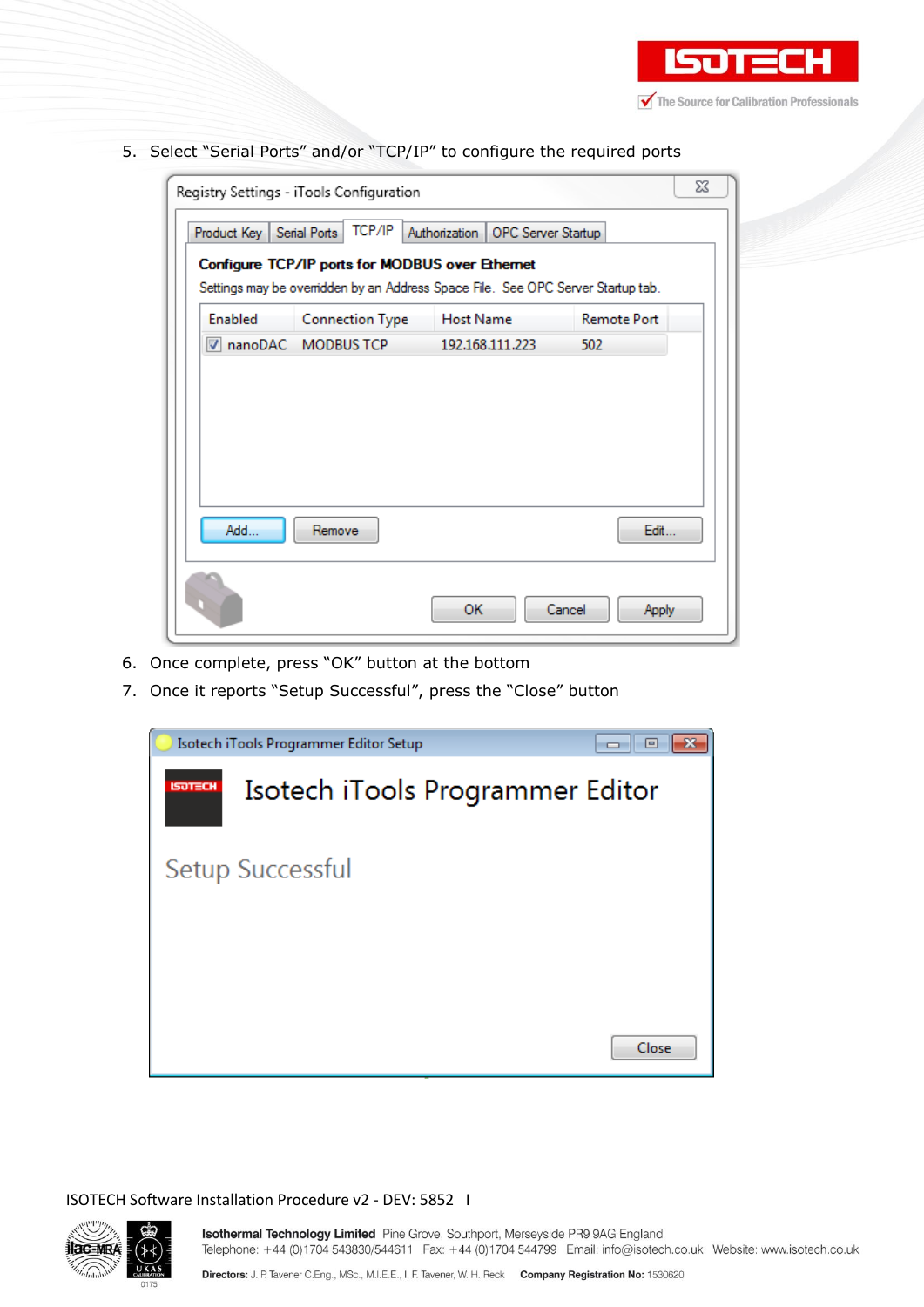

Once you have restarted your PC, you may now launch "iTools Programmer Editor" by going to the Windows Start button.



## **Configuring iTools**

For installations where the iTools Setpoint Programmer Editor will always be connected to the same Isotech device, it is recommended that iTools' OPC Server (EuroMBus) be configured to always load the Isotech device on startup.

To do this, connect the instrument, then:

1. Launch iTools OPC Server ("Start" / "All Programs" / "Isotech" / "iTools Advanced" / "iTools OPC Server")

| <sup>96</sup> Untitled - iTools OPC Server |      |                    |  |                                  | $\begin{array}{c c c c c c} \hline \multicolumn{3}{c }{\mathbf{C}} & \multicolumn{3}{c }{\mathbf{S}} & \multicolumn{3}{c }{\mathbf{S}} & \multicolumn{3}{c }{\mathbf{S}} & \multicolumn{3}{c }{\mathbf{S}} & \multicolumn{3}{c }{\mathbf{S}} & \multicolumn{3}{c }{\mathbf{S}} & \multicolumn{3}{c }{\mathbf{S}} & \multicolumn{3}{c }{\mathbf{S}} & \multicolumn{3}{c }{\mathbf{S}} & \multicolumn{3}{c }{\mathbf{S}} & \multicolumn{3}{c }{\mathbf$ |
|--------------------------------------------|------|--------------------|--|----------------------------------|-------------------------------------------------------------------------------------------------------------------------------------------------------------------------------------------------------------------------------------------------------------------------------------------------------------------------------------------------------------------------------------------------------------------------------------------------------|
| File Edit Add Network View Help            |      |                    |  |                                  |                                                                                                                                                                                                                                                                                                                                                                                                                                                       |
| Vadijec                                    |      |                    |  |                                  |                                                                                                                                                                                                                                                                                                                                                                                                                                                       |
| <b>E-</b> SCOM3                            | Name | <b>Description</b> |  | Comms A Canonic Processing Value |                                                                                                                                                                                                                                                                                                                                                                                                                                                       |
| <b>E-Q</b> Discovery                       |      |                    |  |                                  |                                                                                                                                                                                                                                                                                                                                                                                                                                                       |
| <b>E</b> SIMULATION                        |      |                    |  |                                  |                                                                                                                                                                                                                                                                                                                                                                                                                                                       |
|                                            |      |                    |  |                                  |                                                                                                                                                                                                                                                                                                                                                                                                                                                       |
|                                            |      |                    |  |                                  |                                                                                                                                                                                                                                                                                                                                                                                                                                                       |
|                                            |      |                    |  |                                  |                                                                                                                                                                                                                                                                                                                                                                                                                                                       |
|                                            |      |                    |  |                                  |                                                                                                                                                                                                                                                                                                                                                                                                                                                       |
|                                            |      |                    |  |                                  |                                                                                                                                                                                                                                                                                                                                                                                                                                                       |
|                                            |      |                    |  |                                  |                                                                                                                                                                                                                                                                                                                                                                                                                                                       |
|                                            |      |                    |  |                                  |                                                                                                                                                                                                                                                                                                                                                                                                                                                       |
|                                            |      |                    |  |                                  |                                                                                                                                                                                                                                                                                                                                                                                                                                                       |

ISOTECH Software Installation Procedure v2 - DEV: 5852 I

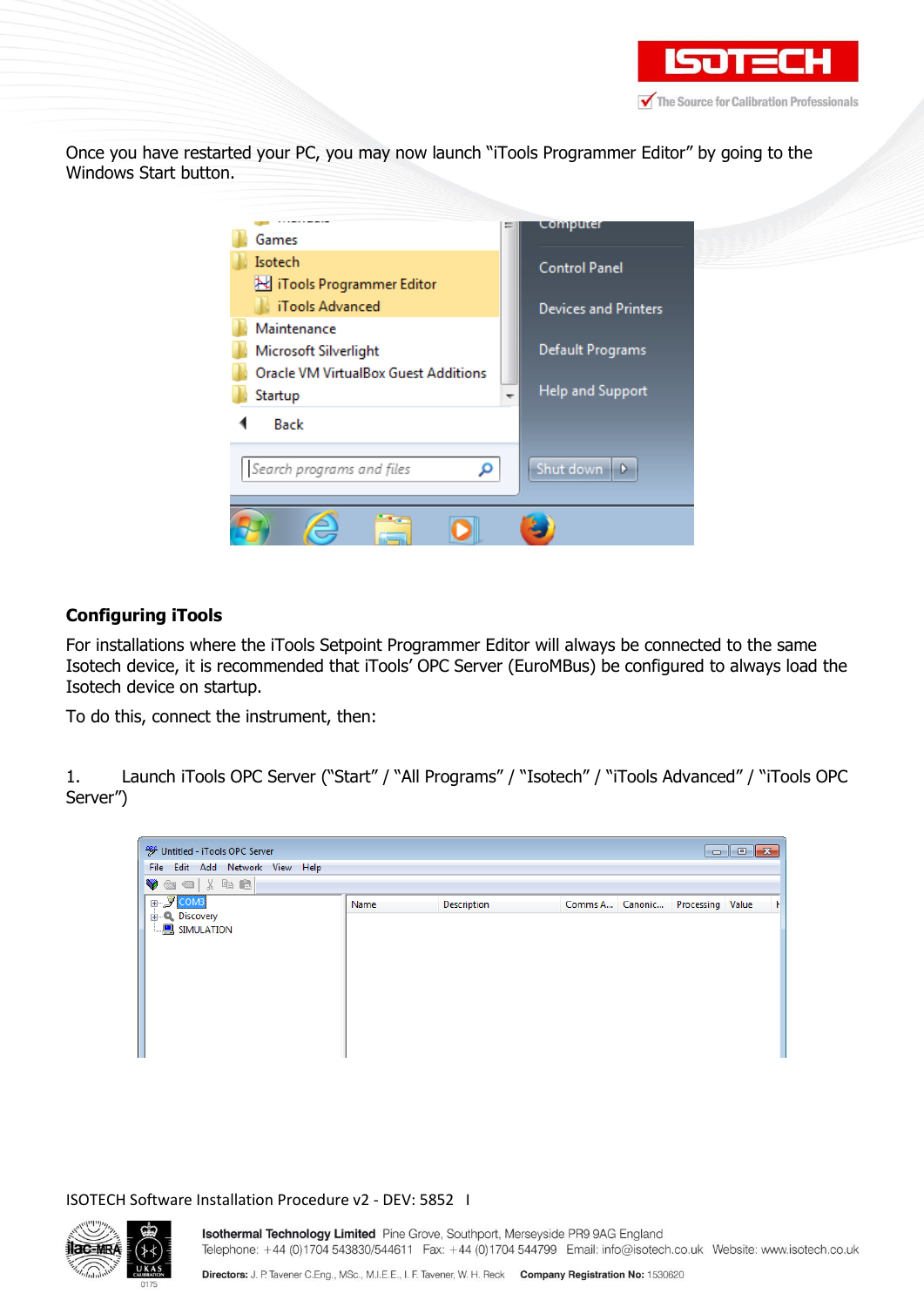

In this example an Isotech ADVANCED block is at IP address 192.168.111.222, Modbus address 1, Unit identity=Instrument

- Go to All Programs>Eurotherm>itools Avanced>itools OPC Server
- Select Add>New TCP Network Port> push the Add TCP Host Details, enter IP address and connect.

| <b>W</b> Untitled - iTools OPC Server                  |                                             |                          |                             |                                      |                                     |          |
|--------------------------------------------------------|---------------------------------------------|--------------------------|-----------------------------|--------------------------------------|-------------------------------------|----------|
| Edit Add Network View Help<br>File:                    |                                             |                          |                             |                                      |                                     |          |
| 人生自<br>$\circledcirc$<br>v                             |                                             |                          |                             |                                      |                                     |          |
| ⊞- <i></i> , ு⊂om1                                     |                                             |                          |                             | Name                                 | Description                         | Comms A  |
| $\mathbb{R}$ 3504                                      | <b>TCP Port Setup</b>                       |                          |                             |                                      |                                     | $\Sigma$ |
| — ≫ 6180_DHCP<br>$ \%$ 6180A_Tech<br>$\mathbb{Z}$ Brod | Port User/OPC Name                          | Nanodac 1                |                             |                                      |                                     |          |
| $\mathbb{Z}$ Epack                                     | Port Attributes                             |                          | <b>TCP Host Setup</b>       |                                      |                                     | $\Sigma$ |
| $\mathbb{Z}$ TEST_6180A                                | Disconnect On Idle                          | $\overline{\mathcal{F}}$ |                             |                                      |                                     |          |
| $\mathbb{Z}$ Vers 1<br><b>E</b> Versadac               | Disconnect On Idle Time                     | 5                        | Host name/IP Address        |                                      | 192.168.111.222                     |          |
| $\mathcal{F}$ Versadac $1$                             | Timeout                                     | 400                      | <b>TCP Port Number</b>      |                                      | 502                                 |          |
| Versadac2<br><b>E</b> Discovery                        | Minimum tag refresh interval                | 0                        | Default Block Read Size     |                                      | 125                                 |          |
| <b>E</b> SIMULATION                                    |                                             |                          | Ping Host Before Connecting |                                      | $\triangledown$                     |          |
|                                                        | List of TCP hosts associated with this port |                          | Comms Protocol              |                                      | <b>MODBUS</b>                       |          |
|                                                        | Host name/IP Address                        | TCP Port                 |                             |                                      |                                     |          |
|                                                        |                                             |                          | GID Only Addresses          |                                      |                                     |          |
|                                                        |                                             |                          |                             | Enable Serial Pass-Through (Raw TCP) | □ fleave unselected for MODBUS TCP) |          |
| <b>Time Stamp</b>                                      |                                             |                          |                             | Enable MODBUS TCP Transaction ID     | $\overline{\mathbf{v}}$             |          |
| 15:29:20.702 03/09/2014                                |                                             |                          | <b>Status</b>               |                                      |                                     |          |
| 15:29:25.200 03/09/2014<br>15:29:25.201 03/09/2014     |                                             |                          |                             | Device has not been initialised yet  |                                     |          |
| 15:47:01.264 03/09/2014                                |                                             |                          |                             |                                      |                                     |          |
| 15:49:09.636 03/09/2014                                | Add TCP Host Details                        | Edit TO                  |                             |                                      |                                     |          |
| 15:49:15.743 03/09/2014                                |                                             |                          | Connect                     | Disconnect                           | <b>OK</b><br>Apply                  | Cancel   |
| 15:49:22.351 03/09/2014                                |                                             |                          |                             |                                      |                                     |          |
| 15:49:29.406 03/09/2014                                | Apply                                       | Connect All              |                             | <b>DISCONNECT PJI</b>                | UN<br>Carreer                       |          |
| 15:49:36.910 03/09/2014                                |                                             |                          |                             |                                      |                                     |          |
|                                                        |                                             |                          | .                           |                                      |                                     |          |

Now Select "Network" / "Start One-Shot Scan". After a period of time it should auto-detect the Isotech device and load the appropriate address space

| <b>W</b> Untitled - iTools OPC Server                                                  |      |             |                 | $\begin{array}{c c c c c c} \hline \multicolumn{3}{c }{\mathbf{C}} & \multicolumn{3}{c }{\mathbf{C}} & \multicolumn{3}{c }{\mathbf{X}} \end{array}$ |
|----------------------------------------------------------------------------------------|------|-------------|-----------------|-----------------------------------------------------------------------------------------------------------------------------------------------------|
| File Edit Add Network View Help                                                        |      |             |                 |                                                                                                                                                     |
| $\blacktriangledown$ and $\blacktriangledown$ and $\blacktriangledown$                 |      |             |                 |                                                                                                                                                     |
| $\Box$ $\Box$ COMB                                                                     | Name | Description | Comms A Canonic | Processing                                                                                                                                          |
| <b>E</b> Diagnostics<br>in ID001-nanodac<br><b>E-Q.</b> Discovery<br>$\Box$ SIMULATION |      |             |                 |                                                                                                                                                     |

#### ISOTECH Software Installation Procedure v2 - DEV: 5852 I

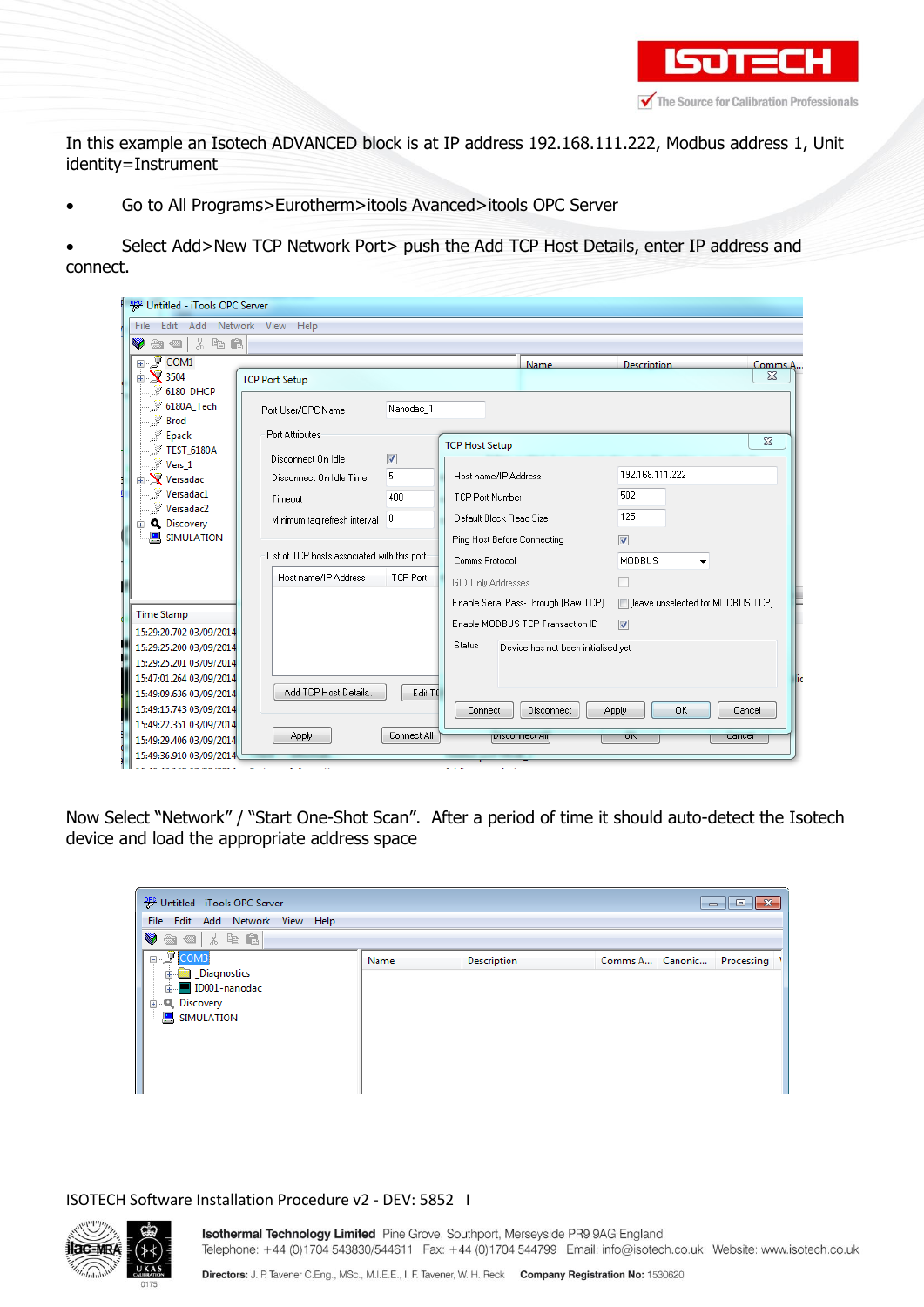

2. Now select "File" / "Save As..." – provide an appropriate file name (e.g. Isotech)

It will then display the following dialog asking whether this address space file should be the user's default

| iTools OPC Server |                                                                                                    | Σ |
|-------------------|----------------------------------------------------------------------------------------------------|---|
|                   | Would you like to make this file the default startup server address space<br>for the current user? |   |
|                   | Yes<br>No                                                                                          |   |

#### Select "Yes"

3. It will then display the following dialog asking whether this address space file should be the PC's default

| iTools OPC Server                                                                                |           |
|--------------------------------------------------------------------------------------------------|-----------|
| Would you also like to make this file the global system default startup<br>server address space? |           |
|                                                                                                  | Yes<br>No |

Select "No"

4. Once complete, exit "iTools OPC Server" and then restart it. On next start the title bar should display the address space file name and contain the previously saved Isotech device

iTools is now ready.

Close the OPC Server - Then open the Program Editor and your nanodac should be available as below :

ISOTECH Software Installation Procedure v2 - DEV: 5852 I